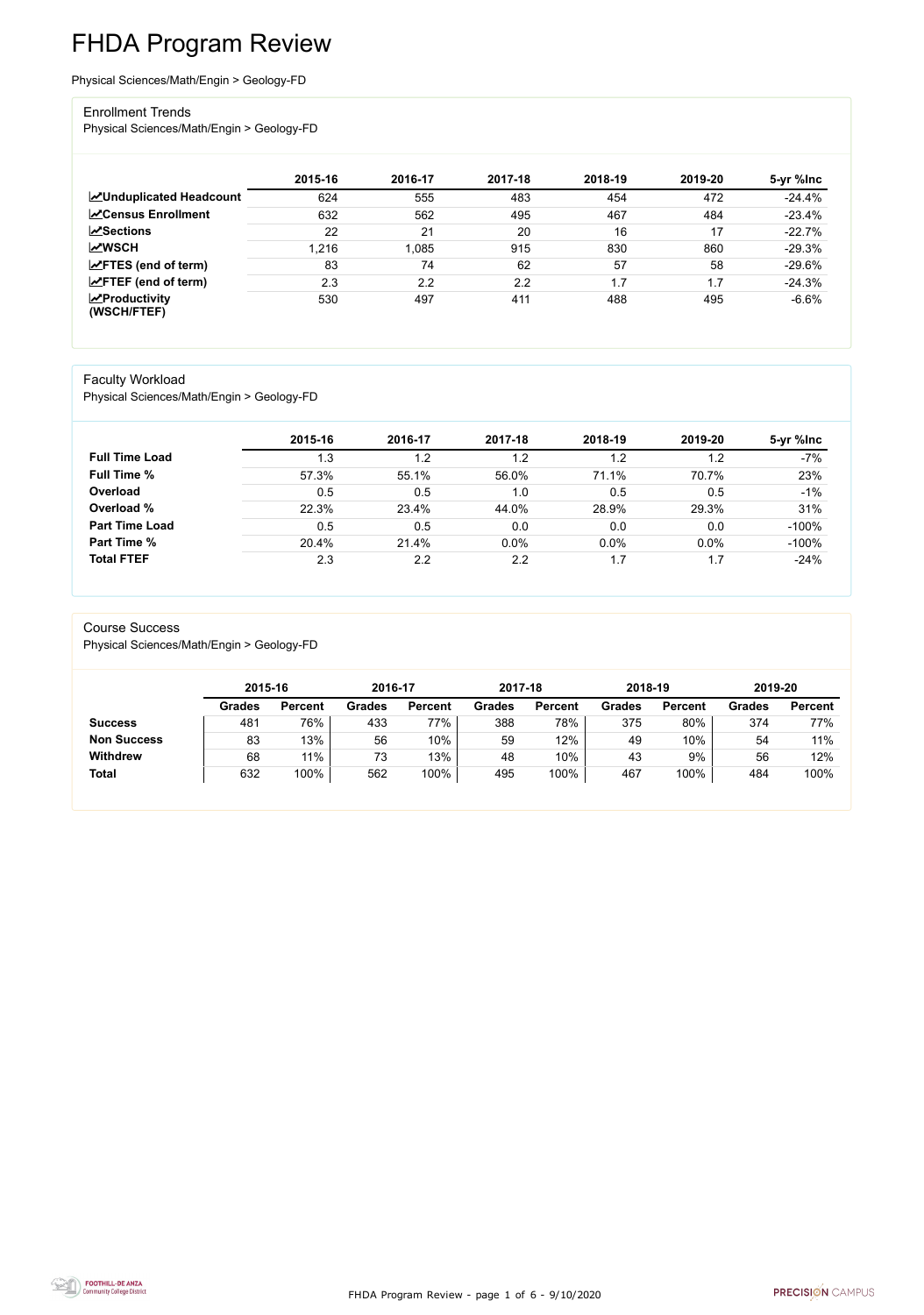FHDA Program Review - page 2 of 6 - 9/10/2020



### Course Success for African American, Latinx, and Filipinx Students

### Course Success for Asian, Native American, Pacific Islander, White, and Decline to State Students

|                    | 2015-16       |                | 2016-17       |                | 2017-18       |                | 2018-19       |                | 2019-20       |                |
|--------------------|---------------|----------------|---------------|----------------|---------------|----------------|---------------|----------------|---------------|----------------|
|                    | <b>Grades</b> | <b>Percent</b> | <b>Grades</b> | <b>Percent</b> | <b>Grades</b> | <b>Percent</b> | <b>Grades</b> | <b>Percent</b> | <b>Grades</b> | <b>Percent</b> |
| <b>Success</b>     | 168           | 69%            | 160           | 67%            | 148           | 72%            | 142           | 73%            | 154           | 74%            |
| <b>Non Success</b> | 38            | 16%            | 37            | 15%            | 33            | 16%            | 28            | 14%            | 29            | 14%            |
| <b>Withdrew</b>    | 37            | 15%            | 43            | 18%            | 24            | 12%            | 25            | 13%            | 26            | 12%            |
| <b>Total</b>       | 243           | 100%           | 240           | 100%           | 205           | 100%           | 195           | 100%           | 209           | 100%           |

|                    | 2015-16       |                | 2016-17       |                | 2017-18       |                | 2018-19       |                | 2019-20       |                |
|--------------------|---------------|----------------|---------------|----------------|---------------|----------------|---------------|----------------|---------------|----------------|
|                    | <b>Grades</b> | <b>Percent</b> | <b>Grades</b> | <b>Percent</b> | <b>Grades</b> | <b>Percent</b> | <b>Grades</b> | <b>Percent</b> | <b>Grades</b> | <b>Percent</b> |
| <b>Success</b>     | 313           | 80%            | 273           | 85%            | 240           | 83%            | 233           | 86%            | 220           | 80%            |
| <b>Non Success</b> | 45            | 12%            | 19            | 6%             | 26            | 9%             | 21            | 8%             | 25            | 9%             |
| <b>Withdrew</b>    | 31            | 8%             | 30            | 9%             | 24            | 8%             | 18            | 7%             | 30            | 11%            |
| <b>Total</b>       | 389           | 100%           | 322           | 100%           | 290           | 100%           | 272           | 100%           | 275           | 100%           |
|                    |               |                |               |                |               |                |               |                |               |                |

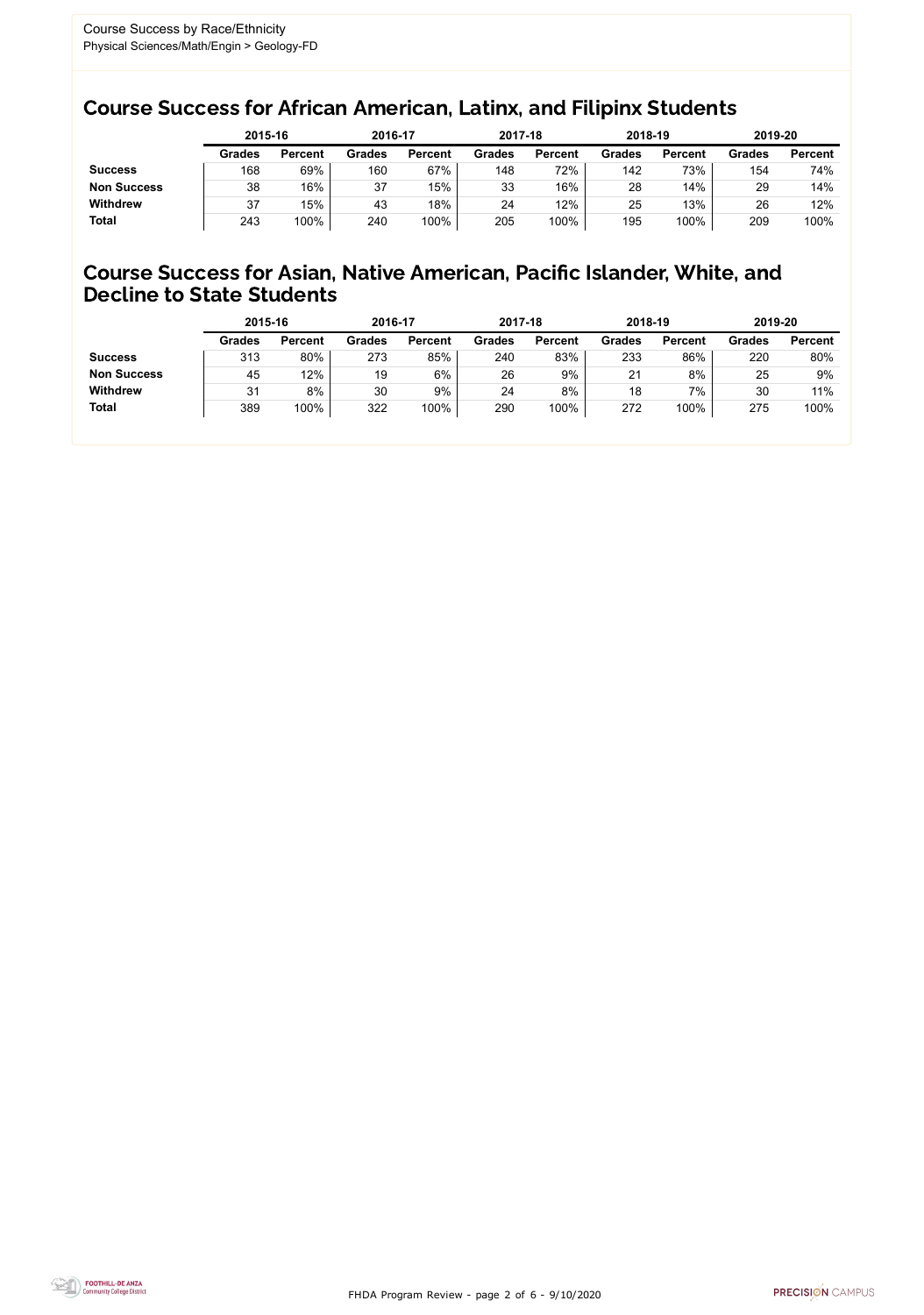

Some courses may continue to be listed but no longer have data due to renumbering or because the course was not offered in the past five years.



## by Gender

|                     |     | 2015-16        |     | 2016-17        |     | 2017-18        | 2018-19 |                | 2019-20 |                |
|---------------------|-----|----------------|-----|----------------|-----|----------------|---------|----------------|---------|----------------|
|                     | Enr | <b>Percent</b> | Enr | <b>Percent</b> | Enr | <b>Percent</b> | Enr     | <b>Percent</b> | Enr     | <b>Percent</b> |
| <b>Female</b>       | 315 | 50%            | 251 | 45%            | 240 | 48%            | 213     | 46%            | 242     | 50%            |
| <b>Male</b>         | 312 | 49%            | 306 | 54%            | 252 | 51%            | 249     | 53%            | 234     | 48%            |
| <b>Not Reported</b> | 5   | $1\%$          | 5   | 1%             | ર   | 1%             | ხ       | $1\%$          |         | 2%             |
| <b>Total</b>        | 632 | 100%           | 562 | 100%           | 495 | 100%           | 467     | 100%           | 484     | 100%           |

## by Ethnicity

|                         |     | 2015-16        |     | 2016-17        |                | 2017-18        |     | 2018-19        |     | 2019-20        |
|-------------------------|-----|----------------|-----|----------------|----------------|----------------|-----|----------------|-----|----------------|
|                         | Enr | <b>Percent</b> | Enr | <b>Percent</b> | Enr            | <b>Percent</b> | Enr | <b>Percent</b> | Enr | <b>Percent</b> |
| <b>African American</b> | 24  | 4%             | 30  | 5%             | 29             | 6%             | 21  | 4%             | 30  | 6%             |
| <b>Asian</b>            | 208 | 33%            | 175 | 31%            | 165            | 33%            | 148 | 32%            | 132 | 27%            |
| <b>Filipinx</b>         | 34  | 5%             | 38  | 7%             | 37             | 7%             | 33  | 7%             | 40  | 8%             |
| Latinx                  | 185 | 29%            | 172 | 31%            | 139            | 28%            | 141 | 30%            | 139 | 29%            |
| <b>Native American</b>  | 2   | $0\%$          | 3   | $1\%$          | 5              | $1\%$          | 3   | $1\%$          |     | $0\%$          |
| <b>Pacific Islander</b> | 6   | $1\%$          | 3   | $1\%$          | $\overline{2}$ | $0\%$          | 6   | $1\%$          | 9   | 2%             |
| White                   | 164 | 26%            | 134 | 24%            | 114            | 23%            | 110 | 24%            | 122 | 25%            |
| <b>Decline to State</b> | 9   | $1\%$          |     | $1\%$          | 4              | $1\%$          | 5   | $1\%$          | 11  | 2%             |
| <b>Total</b>            | 632 | 100%           | 562 | 100%           | 495            | 100%           | 467 | 100%           | 484 | 100%           |

## by Age

|              | 2015-16 |                |     | 2016-17        |     | 2017-18        | 2018-19 |                | 2019-20 |                |
|--------------|---------|----------------|-----|----------------|-----|----------------|---------|----------------|---------|----------------|
|              | Enr     | <b>Percent</b> | Enr | <b>Percent</b> | Enr | <b>Percent</b> | Enr     | <b>Percent</b> | Enr     | <b>Percent</b> |
| 19 or less   | 151     | 24%            | 107 | 19%            | 79  | 16%            | 92      | 20%            | 128     | 26%            |
| $20 - 24$    | 344     | 54%            | 341 | 61%            | 302 | 61%            | 274     | 59%            | 258     | 53%            |
| 25-39        | 124     | 20%            | 96  | 17%            | 100 | 20%            | 91      | 19%            | 80      | 17%            |
| $40 +$       | 13      | 2%             | 18  | 3%             | 14  | 3%             | 10      | 2%             | 18      | 4%             |
| <b>Total</b> | 632     | 100%           | 562 | 100%           | 495 | 100%           | 467     | 100%           | 484     | 100%           |

# by Education Level

|                           | 2015-16 |                |     | 2016-17        |     | 2017-18        |     | 2018-19        | 2019-20 |                |
|---------------------------|---------|----------------|-----|----------------|-----|----------------|-----|----------------|---------|----------------|
|                           | Enr     | <b>Percent</b> | Enr | <b>Percent</b> | Enr | <b>Percent</b> | Enr | <b>Percent</b> | Enr     | <b>Percent</b> |
| <b>Bachelor or higher</b> | 8       | $1\%$          | 10  | 2%             | 18  | 4%             |     | 2%             |         | $1\%$          |
| <b>Associate</b>          | 14      | 2%             | 11  | 2%             | 10  | 2%             | 10  | 2%             |         | 2%             |
| <b>HS/Equivalent</b>      | 577     | 91%            | 507 | 90%            | 434 | 88%            | 422 | 90%            | 451     | 93%            |
| <b>All Other</b>          | 33      | 5%             | 34  | 6%             | 33  | 7%             | 27  | 6%             | 18      | 4%             |
| <b>Total</b>              | 632     | 100%           | 562 | 100%           | 495 | 100%           | 467 | 100%           | 484     | 100%           |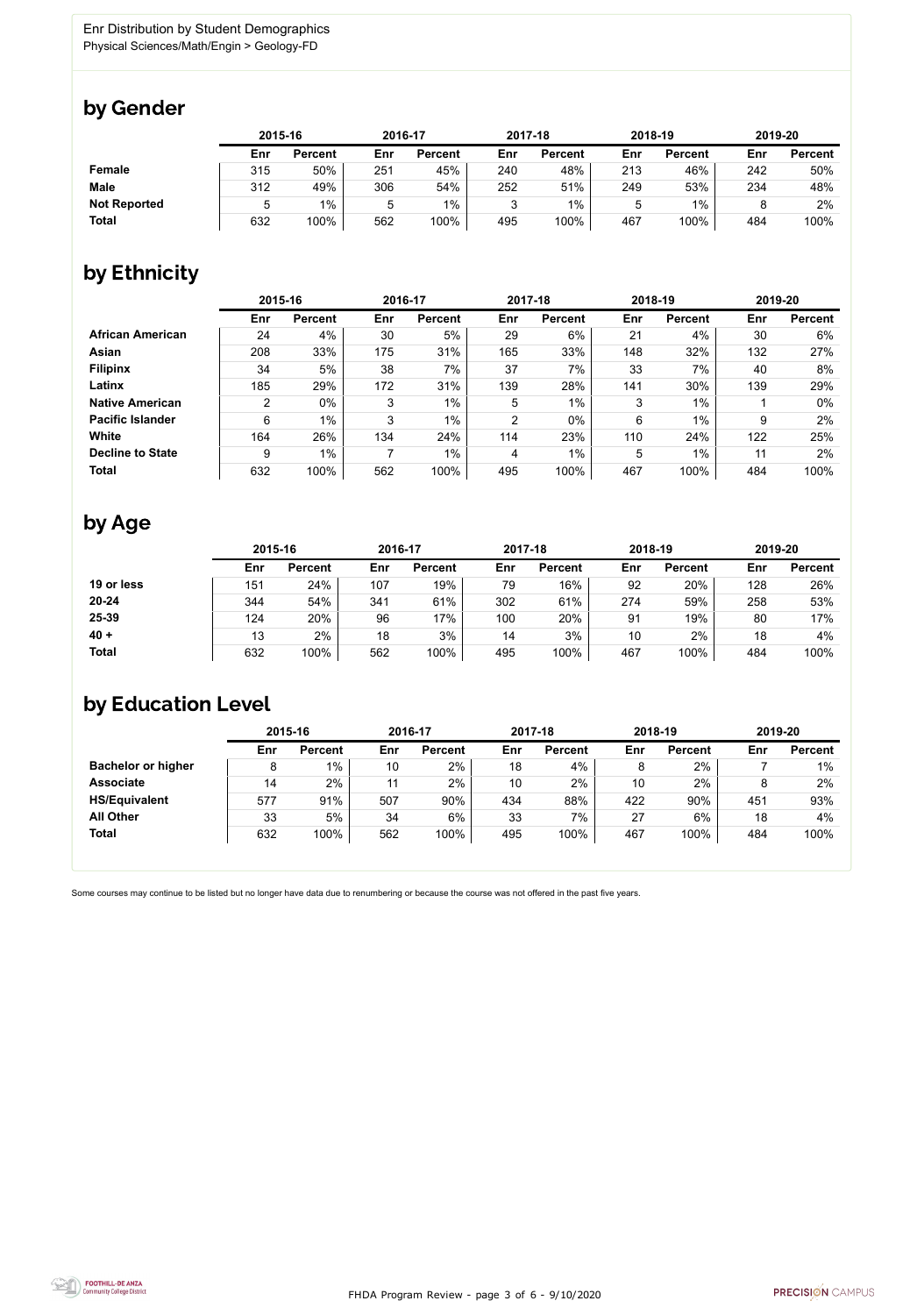FHDA Program Review - page 4 of 6 - 9/10/2020



### Success Rates by Gender Physical Sciences/Math/Engin > Geology-FD

|                     |               | 2019-20                                                                 |               |                |               |                |               |                |  |  |  |  |  |
|---------------------|---------------|-------------------------------------------------------------------------|---------------|----------------|---------------|----------------|---------------|----------------|--|--|--|--|--|
|                     |               | <b>Withdrew</b><br><b>Total</b><br><b>Non Success</b><br><b>Success</b> |               |                |               |                |               |                |  |  |  |  |  |
|                     | <b>Grades</b> | <b>Percent</b>                                                          | <b>Grades</b> | <b>Percent</b> | <b>Grades</b> | <b>Percent</b> | <b>Grades</b> | <b>Percent</b> |  |  |  |  |  |
| Female              | 186           | 77%                                                                     | 27            | 11%            | 29            | 12%            | 242           | 100%           |  |  |  |  |  |
| <b>Male</b>         | 183           | 78%                                                                     | 25            | 11%            | 26            | 11%            | 234           | 100%           |  |  |  |  |  |
| <b>Not Reported</b> | 5             | 63%                                                                     | ົ             | 25%            |               | 13%            |               | 100%           |  |  |  |  |  |
| All                 | 374           | 77%                                                                     | 54            | 11%            | 56            | 12%            | 484           | 100%           |  |  |  |  |  |

|                     |               | 2018-19                              |               |                |               |                 |               |                |  |  |  |  |  |  |
|---------------------|---------------|--------------------------------------|---------------|----------------|---------------|-----------------|---------------|----------------|--|--|--|--|--|--|
|                     |               | <b>Non Success</b><br><b>Success</b> |               |                |               | <b>Withdrew</b> | <b>Total</b>  |                |  |  |  |  |  |  |
|                     | <b>Grades</b> | <b>Percent</b>                       | <b>Grades</b> | <b>Percent</b> | <b>Grades</b> | <b>Percent</b>  | <b>Grades</b> | <b>Percent</b> |  |  |  |  |  |  |
| <b>Female</b>       | 168           | 79%                                  | 24            | 11%            | 21            | 10%             | 213           | 100%           |  |  |  |  |  |  |
| <b>Male</b>         | 203           | 82%                                  | 24            | 10%            | 22            | 9%              | 249           | 100%           |  |  |  |  |  |  |
| <b>Not Reported</b> | 4             | 80%                                  |               | 20%            |               | $0\%$           |               | 100%           |  |  |  |  |  |  |
| All                 | 375           | 80%                                  | 49            | 10%            | 43            | 9%              | 467           | 100%           |  |  |  |  |  |  |

|                     |               | 2017-18                              |               |                |               |                |               |                |  |  |  |  |  |
|---------------------|---------------|--------------------------------------|---------------|----------------|---------------|----------------|---------------|----------------|--|--|--|--|--|
|                     |               | <b>Non Success</b><br><b>Success</b> |               |                |               |                |               | <b>Total</b>   |  |  |  |  |  |
|                     | <b>Grades</b> | <b>Percent</b>                       | <b>Grades</b> | <b>Percent</b> | <b>Grades</b> | <b>Percent</b> | <b>Grades</b> | <b>Percent</b> |  |  |  |  |  |
| Female              | 185           | 77%                                  | 29            | 12%            | 26            | 11%            | 240           | 100%           |  |  |  |  |  |
| <b>Male</b>         | 200           | 79%                                  | 30            | 12%            | 22            | 9%             | 252           | 100%           |  |  |  |  |  |
| <b>Not Reported</b> | ົ             | 100%                                 |               | $0\%$          |               | $0\%$          | 3             | 100%           |  |  |  |  |  |
| All                 | 388           | 78%                                  | 59            | 12%            | 48            | 10%            | 495           | 100%           |  |  |  |  |  |

|                     |               | 2016-17                              |               |                |                 |                |               |                |  |  |
|---------------------|---------------|--------------------------------------|---------------|----------------|-----------------|----------------|---------------|----------------|--|--|
|                     |               | <b>Non Success</b><br><b>Success</b> |               |                | <b>Withdrew</b> |                | <b>Total</b>  |                |  |  |
|                     | <b>Grades</b> | <b>Percent</b>                       | <b>Grades</b> | <b>Percent</b> | <b>Grades</b>   | <b>Percent</b> | <b>Grades</b> | <b>Percent</b> |  |  |
| Female              | 198           | 79%                                  | 19            | 8%             | 34              | 14%            | 251           | 100%           |  |  |
| <b>Male</b>         | 230           | 75%                                  | 37            | 12%            | 39              | 13%            | 306           | 100%           |  |  |
| <b>Not Reported</b> | 5             | 100%                                 |               | 0%             | 0               | 0%             | 5             | 100%           |  |  |
| All                 | 433           | 77%                                  | 56            | 10%            | 73              | 13%            | 562           | 100%           |  |  |

|                     |                | 2015-16        |                    |                |               |                |               |                |  |  |
|---------------------|----------------|----------------|--------------------|----------------|---------------|----------------|---------------|----------------|--|--|
|                     | <b>Success</b> |                | <b>Non Success</b> |                | Withdrew      |                | <b>Total</b>  |                |  |  |
|                     | <b>Grades</b>  | <b>Percent</b> | <b>Grades</b>      | <b>Percent</b> | <b>Grades</b> | <b>Percent</b> | <b>Grades</b> | <b>Percent</b> |  |  |
| Female              | 230            | 73%            | 41                 | 13%            | 44            | 14%            | 315           | 100%           |  |  |
| <b>Male</b>         | 248            | 79%            | 41                 | 13%            | 23            | $7\%$          | 312           | 100%           |  |  |
| <b>Not Reported</b> |                | 60%            |                    | 20%            |               | 20%            | 5             | 100%           |  |  |
| All                 | 481            | 76%            | 83                 | 13%            | 68            | 11%            | 632           | 100%           |  |  |

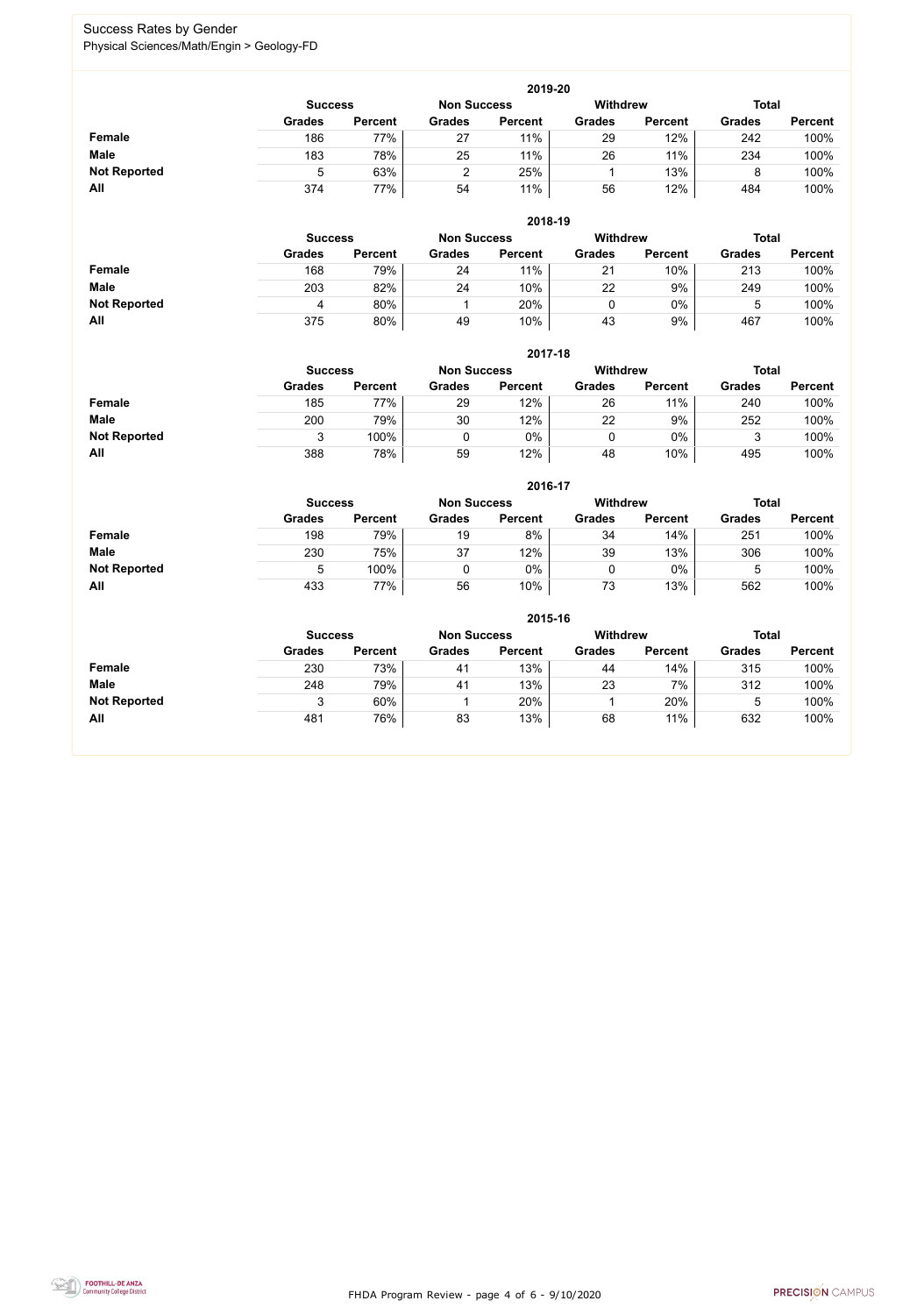FHDA Program Review - page 5 of 6 - 9/10/2020



### Success Rates by Age Physical Sciences/Math/Engin > Geology-FD

|            |                |                |                    | 2019-20        |                 |                |               |                |
|------------|----------------|----------------|--------------------|----------------|-----------------|----------------|---------------|----------------|
|            | <b>Success</b> |                | <b>Non Success</b> |                | <b>Withdrew</b> |                | <b>Total</b>  |                |
|            | <b>Grades</b>  | <b>Percent</b> | <b>Grades</b>      | <b>Percent</b> | <b>Grades</b>   | <b>Percent</b> | <b>Grades</b> | <b>Percent</b> |
| 19 or less | 101            | 79%            | 14                 | 11%            | 13              | 10%            | 128           | 100%           |
| $20 - 24$  | 194            | 75%            | 29                 | 11%            | 35              | 14%            | 258           | 100%           |
| 25-39      | 63             | 79%            | 11                 | 14%            | 6               | 8%             | 80            | 100%           |
| $40 +$     | 16             | 89%            |                    | $0\%$          |                 | 11%            | 18            | 100%           |
| All        | 374            | 77%            | 54                 | 11%            | 56              | 12%            | 484           | 100%           |

|            |                |                    |               | 2018-19         |               |                |               |                |
|------------|----------------|--------------------|---------------|-----------------|---------------|----------------|---------------|----------------|
|            | <b>Success</b> | <b>Non Success</b> |               | <b>Withdrew</b> |               | <b>Total</b>   |               |                |
|            | <b>Grades</b>  | <b>Percent</b>     | <b>Grades</b> | <b>Percent</b>  | <b>Grades</b> | <b>Percent</b> | <b>Grades</b> | <b>Percent</b> |
| 19 or less | 79             | 86%                |               | 8%              | 6             | 7%             | 92            | 100%           |
| $20 - 24$  | 220            | 80%                | 31            | 11%             | 23            | 8%             | 274           | 100%           |
| 25-39      | 68             | 75%                | 10            | 11%             | 13            | 14%            | 91            | 100%           |
| $40 +$     | 8              | 80%                |               | 10%             |               | 10%            | 10            | 100%           |
| All        | 375            | 80%                | 49            | 10%             | 43            | 9%             | 467           | 100%           |

|            | 2017-18                              |                |               |                |                 |                |               |                |  |
|------------|--------------------------------------|----------------|---------------|----------------|-----------------|----------------|---------------|----------------|--|
|            | <b>Non Success</b><br><b>Success</b> |                |               |                | <b>Withdrew</b> |                | <b>Total</b>  |                |  |
|            | <b>Grades</b>                        | <b>Percent</b> | <b>Grades</b> | <b>Percent</b> | <b>Grades</b>   | <b>Percent</b> | <b>Grades</b> | <b>Percent</b> |  |
| 19 or less | 63                                   | 80%            |               | 9%             | 9               | 11%            | 79            | 100%           |  |
| $20 - 24$  | 238                                  | 79%            | 39            | 13%            | 25              | 8%             | 302           | 100%           |  |
| 25-39      | 75                                   | 75%            | 13            | 13%            | 12              | 12%            | 100           | 100%           |  |
| $40 +$     | 12                                   | 86%            | 0             | 0%             | 2               | 14%            | 14            | 100%           |  |
| <b>All</b> | 388                                  | 78%            | 59            | 12%            | 48              | 10%            | 495           | 100%           |  |

|            |                |                    |               | 2016-17         |               |                |               |                |
|------------|----------------|--------------------|---------------|-----------------|---------------|----------------|---------------|----------------|
|            | <b>Success</b> | <b>Non Success</b> |               | <b>Withdrew</b> |               | <b>Total</b>   |               |                |
|            | <b>Grades</b>  | <b>Percent</b>     | <b>Grades</b> | <b>Percent</b>  | <b>Grades</b> | <b>Percent</b> | <b>Grades</b> | <b>Percent</b> |
| 19 or less | 92             | 86%                | 8             | 7%              |               | 7%             | 107           | 100%           |
| $20 - 24$  | 261            | 77%                | 35            | 10%             | 45            | 13%            | 341           | 100%           |
| 25-39      | 66             | 69%                | 12            | 13%             | 18            | 19%            | 96            | 100%           |
| $40 +$     | 14             | 78%                |               | 6%              | 3             | 17%            | 18            | 100%           |
| <b>All</b> | 433            | 77%                | 56            | 10%             | 73            | 13%            | 562           | 100%           |

|            |                                      |                |               | 2015-16        |                 |                |               |                |
|------------|--------------------------------------|----------------|---------------|----------------|-----------------|----------------|---------------|----------------|
|            | <b>Non Success</b><br><b>Success</b> |                |               |                | <b>Withdrew</b> |                | <b>Total</b>  |                |
|            | <b>Grades</b>                        | <b>Percent</b> | <b>Grades</b> | <b>Percent</b> | <b>Grades</b>   | <b>Percent</b> | <b>Grades</b> | <b>Percent</b> |
| 19 or less | 126                                  | 83%            | 12            | 8%             | 13              | 9%             | 151           | 100%           |
| $20 - 24$  | 252                                  | 73%            | 53            | 15%            | 39              | 11%            | 344           | 100%           |
| 25-39      | 95                                   | 77%            | 15            | 12%            | 14              | 11%            | 124           | 100%           |
| $40 +$     | 8                                    | 62%            | 3             | 23%            | 2               | 15%            | 13            | 100%           |
| All        | 481                                  | 76%            | 83            | 13%            | 68              | 11%            | 632           | 100%           |